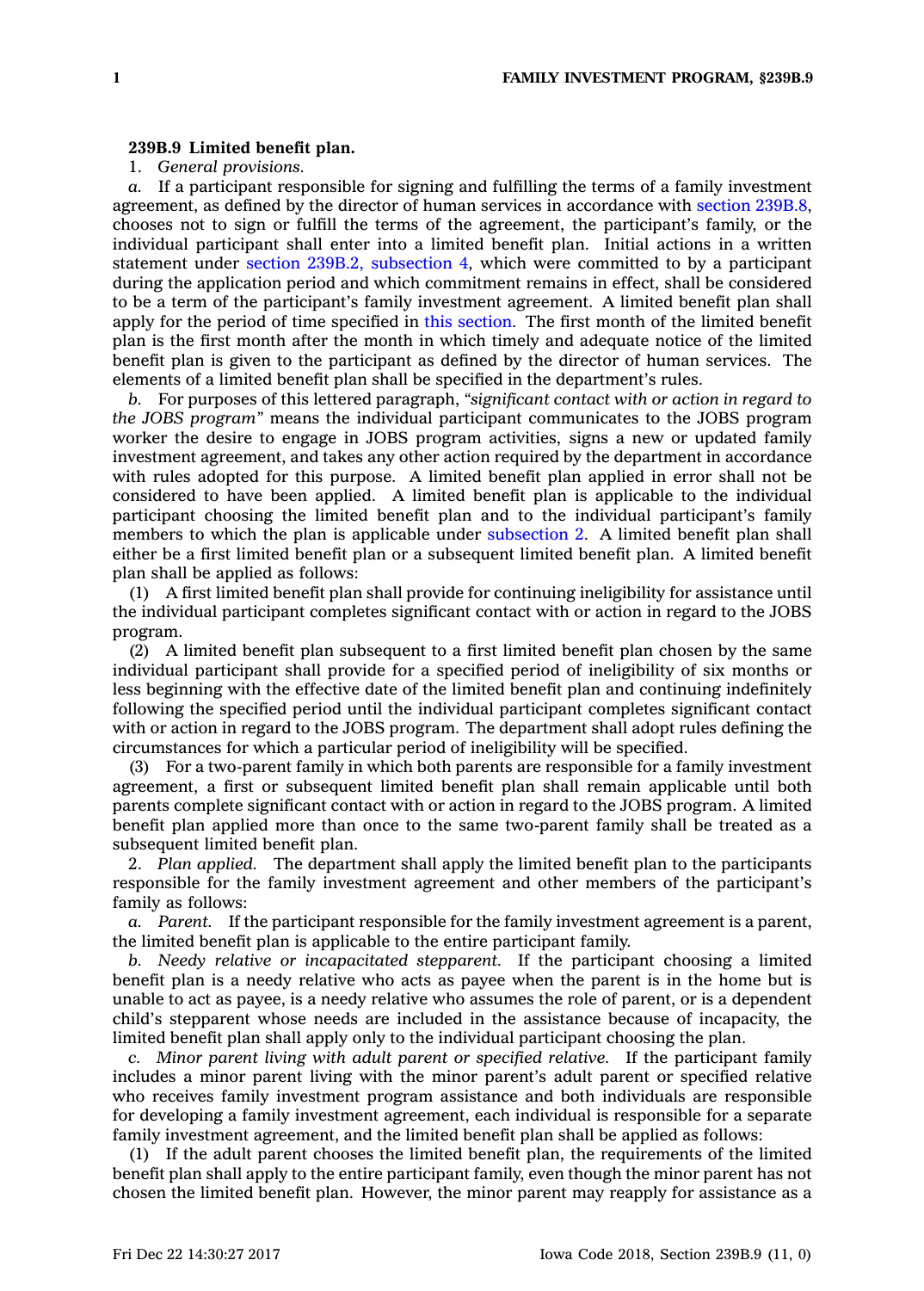minor parent living with self-supporting parents or living independently and continue in the family investment agreement process.

(2) If the minor parent chooses the limited benefit plan, the requirements of the limited benefit plan shall apply to the minor parent and any child of the minor parent.

(3) If the specified relative chooses the limited benefit plan, the requirements of the limited benefit plan shall apply only to the specified relative.

*d. Minor parent —only child.* If the minor parent is the only child in the adult parent's or specified relative's home and the minor parent chooses the limited benefit plan, assistance shall not be paid to the adult parent or specified relative in this instance.

*e. Children who are mandatory JOBS program participants.* If the participant family includes children who are mandatory JOBS program participants, the children shall not have <sup>a</sup> separate family investment agreement but shall be asked to sign the family investment agreement applicable to the family and to carry out the responsibilities of that family investment agreement. A limited benefit plan shall be applied as follows:

(1) If the parent or specified relative responsible for <sup>a</sup> family investment agreement meets the responsibilities of the family investment agreement but <sup>a</sup> child who is <sup>a</sup> mandatory JOBS program participant chooses an individual limited benefit plan, the family is eligible for reduced assistance during the child's limited benefit plan.

(2) If the child who chooses <sup>a</sup> limited benefit plan under subparagraph (1) is the only child in the participant family, assistance shall not be paid to the adult parent, parents, or specified relative in this instance.

*f. Exempt parent.* If <sup>a</sup> participant family includes <sup>a</sup> parent, parents, or specified relative who are exempt from JOBS program participation and children who are mandatory JOBS program participants, the children are responsible for completing <sup>a</sup> family investment agreement. If <sup>a</sup> child who is <sup>a</sup> mandatory JOBS program participant chooses the limited benefit plan, the limited benefit plan shall be applied in the manner provided in paragraph *"e"*.

*g. Two parents.* If the participant family includes two parents, <sup>a</sup> limited benefit plan shall be applied as follows:

(1) If only one parent of <sup>a</sup> child in the family is responsible for <sup>a</sup> family investment agreement and that parent chooses the limited benefit plan, the limited benefit plan cannot be ended by the voluntary participation in <sup>a</sup> family investment agreement by the exempt parent. If the parent responsible for the family investment agreement chooses <sup>a</sup> limited benefit plan, the limited benefit plan applies to the entire family.

(2) If both parents of <sup>a</sup> child in the family are responsible for <sup>a</sup> family investment agreement, both parents shall sign the agreement. If either parent chooses the limited benefit plan, the limited benefit plan cannot be ended by the participation of the other parent in <sup>a</sup> family investment agreement.

(3) If the parents from <sup>a</sup> two-parent family in <sup>a</sup> limited benefit plan separate, the limited benefit plan shall follow only the parent who chose the limited benefit plan and any children in the home of that parent.

3. *Plan chosen.* A participant shall be considered to have chosen <sup>a</sup> limited benefit plan under any of the following circumstances:

*a.* A participant who does not establish an orientation appointment with the JOBS program or who fails to keep or reschedule an orientation appointment shall receive <sup>a</sup> reminder letter which informs the participant that those who do not attend orientation have elected to choose <sup>a</sup> limited benefit plan. A participant who chooses not to respond to the reminder letter within ten calendar days from the mailing date shall receive notice establishing the effective date of the limited benefit plan. If <sup>a</sup> participant is deemed to have chosen <sup>a</sup> limited benefit plan, timely and adequate notice provisions, as determined by the director of human services, shall apply.

*b.* A participant who chooses not to sign the family investment agreement after attending <sup>a</sup> JOBS program orientation shall enter into <sup>a</sup> limited benefit plan as described in paragraph *"a"*.

*c.* A participant who has signed <sup>a</sup> family investment agreement but then chooses <sup>a</sup> limited benefit plan under circumstances defined by the director of human services.